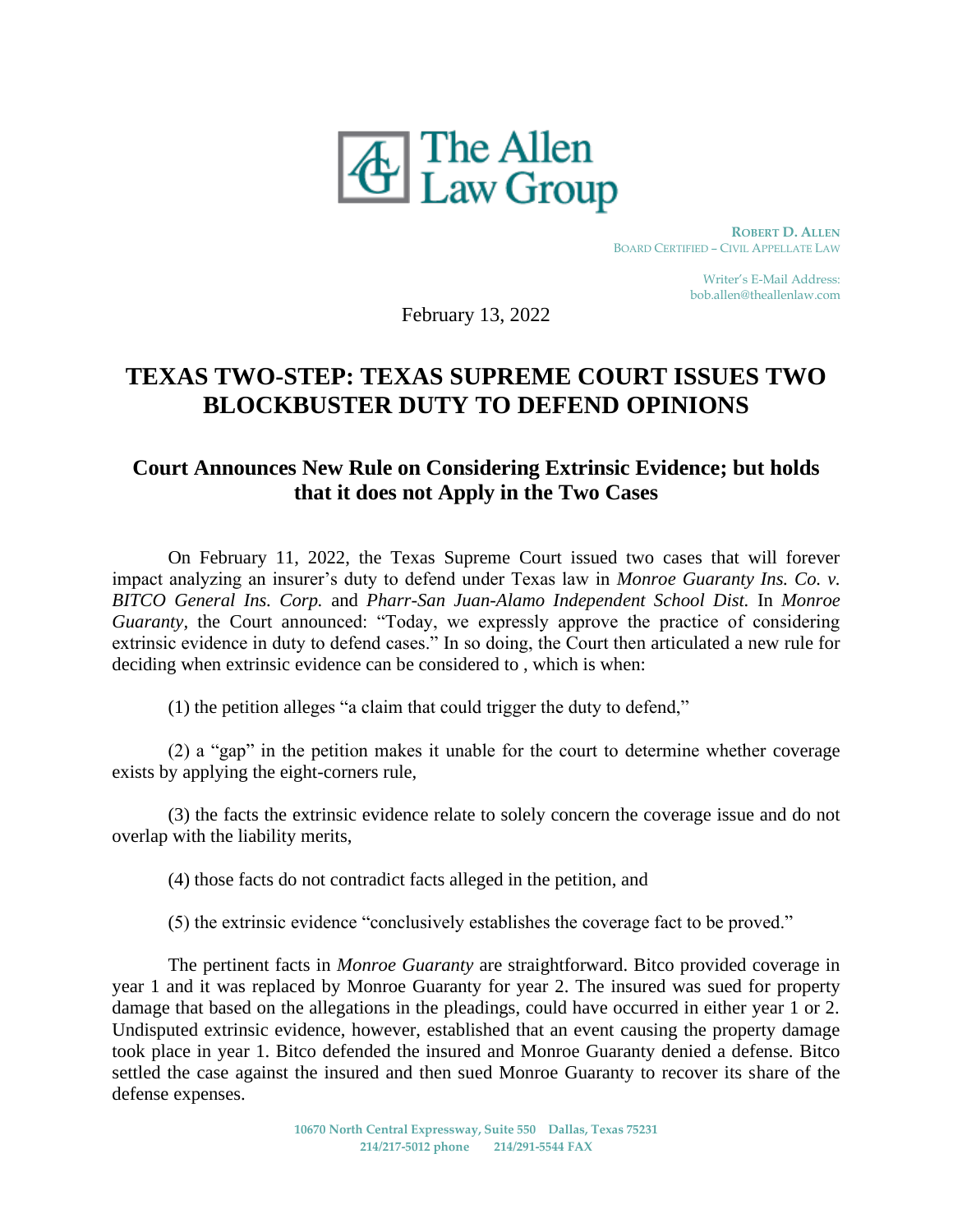February 13, 2022 Page 2

The *Monroe Guaranty* Court gave homage to the federal court "*Northfield"* exception to the strict eight-corner rule against considering extrinsic evidence, however, it changed it slightly, but significantly. Under the Court's decision, the threshold inquiry is: "does the pleading contain the facts necessary to resolve the question of whether the claim is covered?," which is slightly different than the federal court *Northfield* inquiry of whether it is initially impossible to discern from the pleadings and policy "whether coverage is *potentially* implicated."

Next, the *Monroe Guaranty* Court nixed the federal court standard of whether the coverage issue goes to a "fundamental" coverage issue (like whether a party or property were excluded from coverage or whether a policy existed). Dropping the "fundamental" qualifier altogether, the *Monroe Guaranty* Court reasoned "[r]ather than task courts with determining which coverage issues are—or are not—fundamental, we think the better approach is to eliminate this requirement altogether." The *Monroe Guaranty* Court then added the requirement that, unlike the federal court *Northfield* rule, the "proffered extrinsic evidence must conclusively establish the coverage fact at issue

With the rule announced, the *Monroe Guaranty* Court applied it to deciding whether, under the parameters, extrinsic evidence can be considered to ascertain the date of an occurrence. Here, the *Monroe Guaranty* Court held that:

> [W]e see no sound reason to limit consideration of extrinsic evidence in that manner. Because we do not categorically limit the types of potentially coverage-determinative facts that may be proven by extrinsic evidence, evidence of the date of an occurrence may be considered if it meets the other requirements described above.

Interestingly, the *Monroe Guaranty* Court held that the proffered extrinsic evidence of the stipulation of the date that an event occurred which caused the property damage overlapped with the merits. In this regard, the *Monroe Guaranty* Court opined:

> A dispute as to *when* property damage occurs also implicates *whether*  property damage occurred on that date, forcing the insured to confess damages at a particular date to invoke coverage, when its position may very well be that no damage was sustained at all.

Thus, after announcing the new rule, the *Monroe Guaranty* Court held that since the extrinsic evidence showing that the property damage did not occur during Monroe's policy period also would require the insured to admit that the claimant suffered property damage in the first place, Monroe is not entitled to eliminate its duty to defend by relying on the stipulation to say that it did not occur during its policy period.

Simultaneously with the issuance of its *Monroe Guaranty* opinion, the Texas Supreme Court handed down its decision in *Pharr-San Juan* involving the issue of how to determine whether a generic golf cart refers to a land motor vehicle "designed for travel on public roads." In *Pharr-San Juan,* a passenger was thrown from the golf cart and injured due to the alleged negligence of the golf cart driver who was an employee of the school district. On the one hand, vehicles designed for use on public roads were covered under the school district's auto coverage.